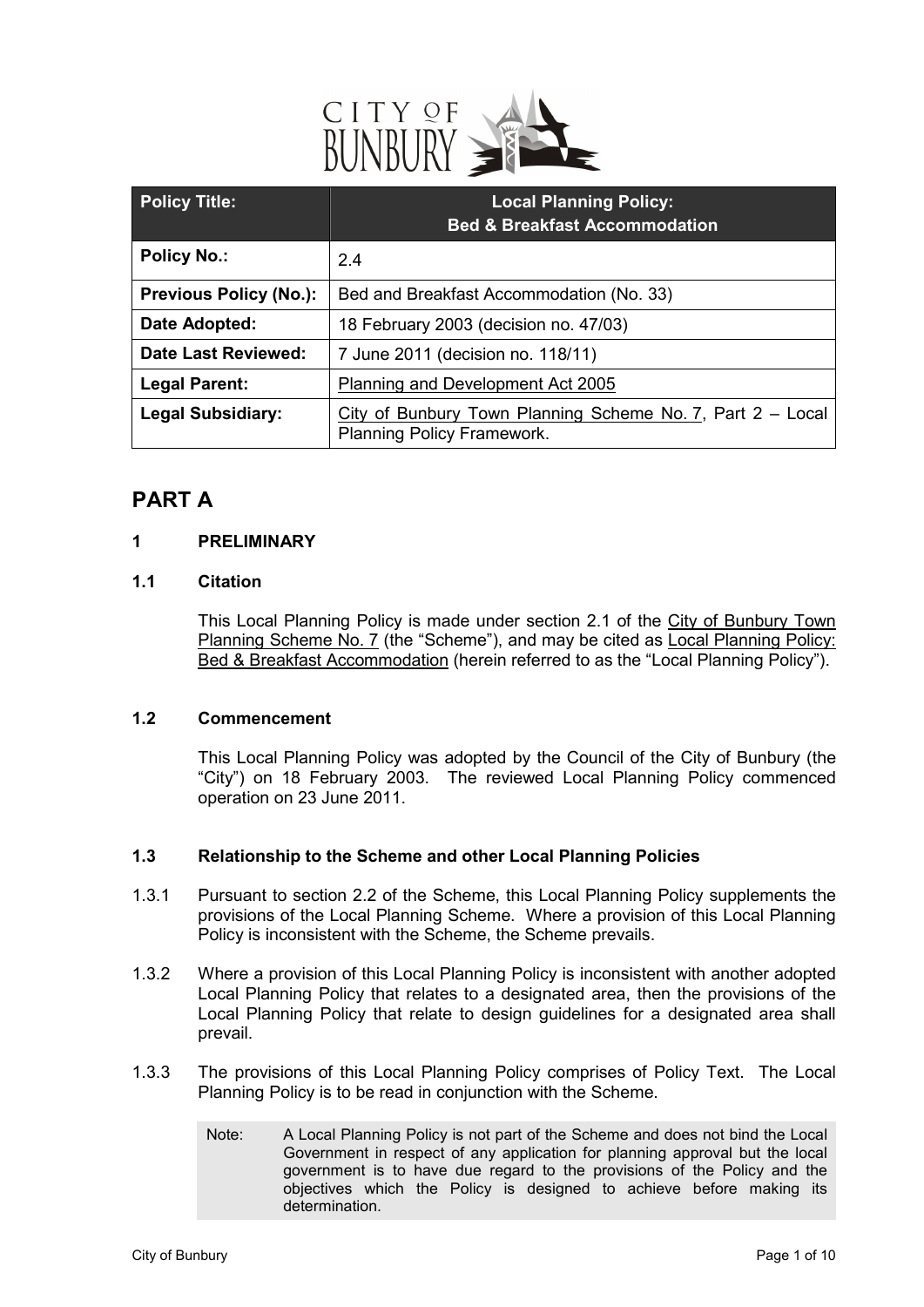## **1.4 Relationship with Local Laws**

- 1.4.1 This Local Planning Policy operates in conjunction with the Local Government's Local Laws in the regulation of development and the use of land within the Scheme Area.
- 1.4.2 Where a provision of the Local Planning Policy is inconsistent with a Local Law, the provision of the Local Law shall prevail.

## **2 PURPOSE**

 The purpose and intent of this Local Planning Policy is to guide and regulate Bed & Breakfast Accommodation and ensure that future planning applications submitted to or referred to the City of Bunbury seeking this land use are considered in accordance with the procedures outlined within the Local Planning Policy to make sure assessments are accountable, comparable and consistent.

#### **3 OBJECTIVES**

In accordance with the aims of the Scheme, land use and development should achieve the following outcomes for Bed and Breakfast Accommodation in the Scheme Area -

- (a) to strengthen and enhance the range of tourism accommodation in Bunbury; and
- (b) to seek to ensure that Bed and Breakfast uses are:
	- i. located within supportive environments;
	- ii. appropriate to their immediate setting;
	- iii. suited to the purpose in terms of building form; and
	- iv. managed in an orderly and considerate manner.

## **4 LOCAL PLANNING POLICY AREA**

This Local Planning Policy applies to all land within the local government district of the City of Bunbury, and as such, the Local Planning Policy Area is the Scheme Area.

#### **5 APPLICATION**

- 5.1 The provisions of this Local Planning Policy apply to all development and/or use of premises in the Local Planning Policy Area where indicated as permitted or discretionary land uses under the Zoning Table of the Scheme.
- 5.2 Subject to the Scheme, development and use of land for the purposes of Bed and Breakfast accommodation shall be in accordance with the standards and requirements of this Local Planning Policy; and except as otherwise provided, shall require the prior planning approval of the Local Government in accordance with the provisions of the Scheme.
- 5.3 Development applications seeking approval for Bed and Breakfast use shall provide detailed designs and other supporting information in accordance with the Scheme, and shall include: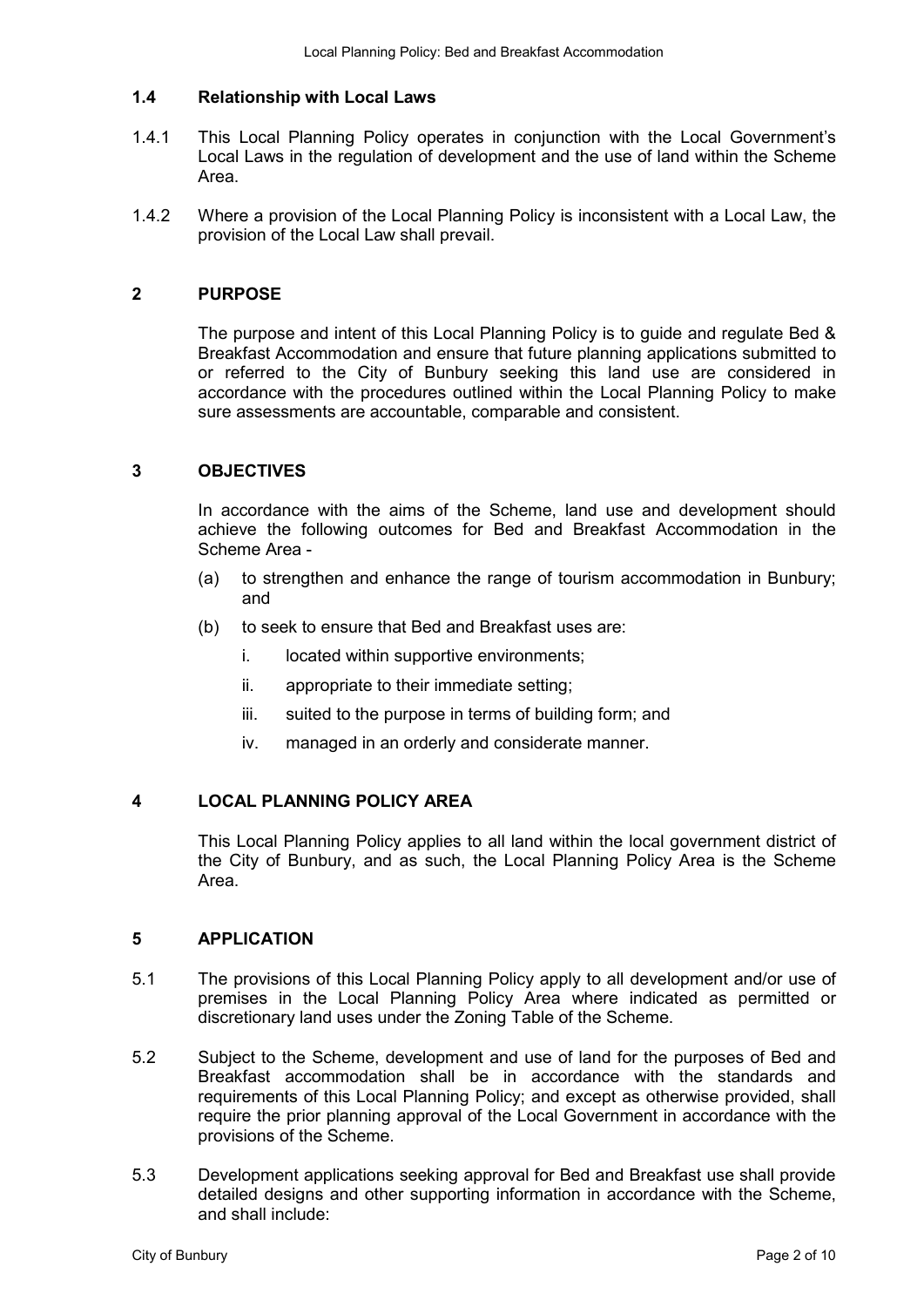- (a) scaled site plans clearly showing:
	- i. building footprint of all buildings on the lot,
	- ii. distances to lot boundaries and existing boundary treatments,
	- iii. the position and use of buildings occupying adjoining lots,
	- iv. areas set aside as private amenity space associated with the residential element,
	- v. vehicle ingress and egress arrangements,
	- vi. car parking layout (spaces indicated for both residents and guests), and
	- vii. bin storage and collection areas (and number of bins); and
- (b) scaled floor plans clearly indicating:
	- i. the internal arrangement of rooms and their use (existing and proposed),
	- ii. demarcation of guest areas and private residential areas,
	- iii. guest entry and exits, and
	- iv. cooking and eating areas; and
- (c) any building modifications or other site works proposed, including those that are intended to mitigate the potential for disturbance to occur upon neighbouring units / properties (e.g. enhanced boundary treatments); and
- (d) any proposed signage; and
- (e) staffing arrangements (if it is intended to employ persons not part of the resident household); and
- (f) any other relevant information requested by the City that will assist in the decision making process.
- 5.4 If in considering an application for planning approval a proposal is considered to have the potential to significantly impact upon the existing character/residential amenity of a locality or if a variation is proposed to one or more Acceptable Development requirements prescribed under the Residential Design Codes, the Local Government may require the submission of a Development Impact Statement (with terms of reference determined by the Local Government), at the applicant's expense, as part of any application for planning approval.

Note: Section 10 of this Local Planning Policy sets out terms of reference for a Development Impact Statement.

#### **6 EXEMPTIONS FROM PLANNING APPROVAL**

Except where provided for within the provisions of the Residential Design Codes and subject to compliance with the relevant development requirements and standards of the Scheme, there are no other exemptions or exclusions permitted under the Scheme.

Note: Whilst the erection of a single house may not require the submission of a development application, its subsequent use as a bed and breakfast not only requires specific planning approval, but its change in use will mean that additional building works (e.g. extensions) may no longer be considered as being exempt under the Scheme.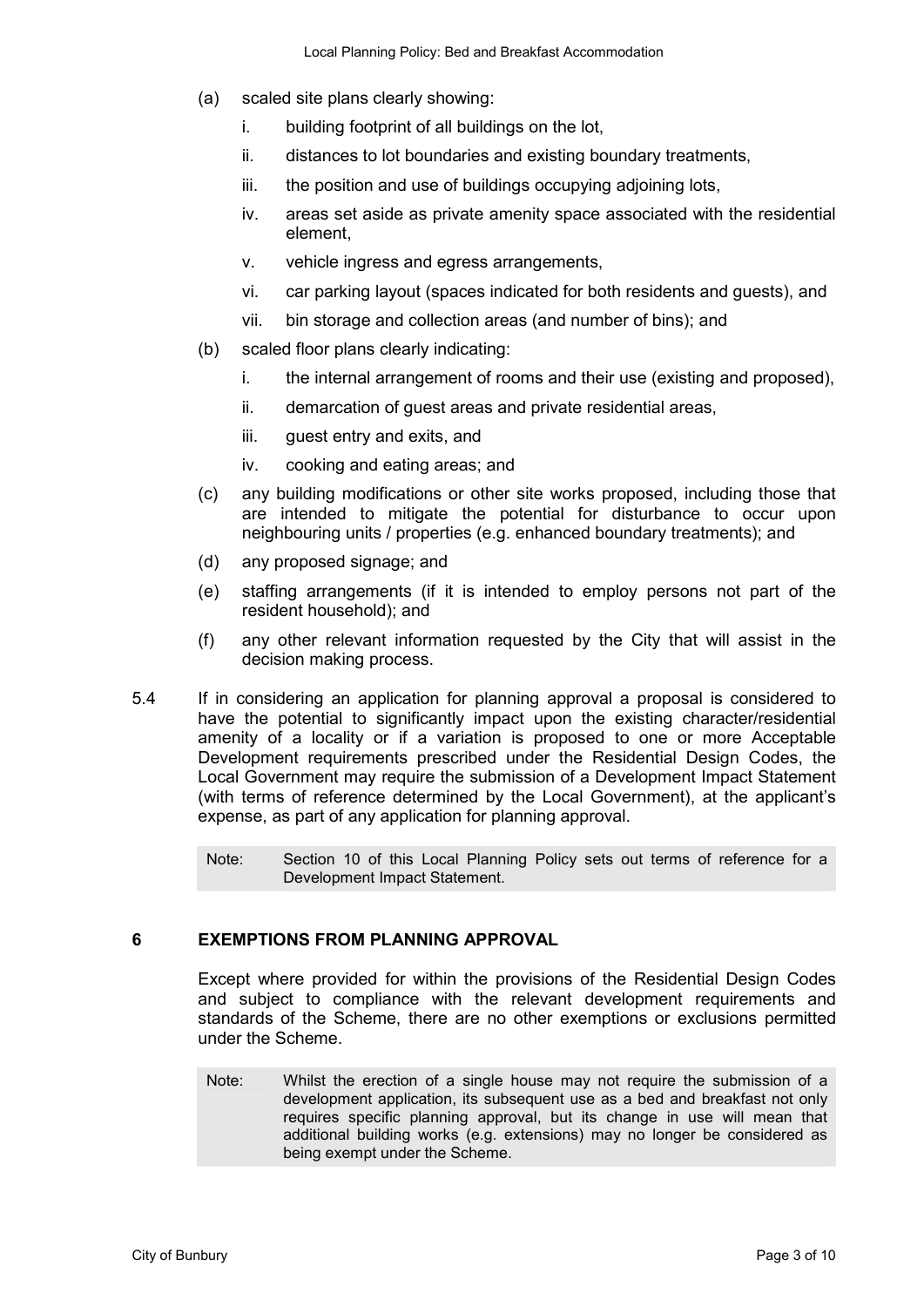## **7 MEANING OF TERMS**

- 7.1 Unless the context otherwise requires, words and expressions used in this Local Planning Policy have the same meaning as they have -
	- (a) in the Planning and Development Act 2005; or
	- (b) if they are not defined in that Act
		- i. in the Dictionary of Defined Words and Expressions in Schedule 1 of the City of Bunbury Town Planning Scheme No. 7;
		- ii. in the Residential Design Codes:
		- iii. Building Code of Australia; or
		- iv. in a relevant Australian Standard.
- 7.2 The meaning of other specific words and expressions relevant to this Local Planning Policy are given below:
	- (a) General definitions -
	- **"Short-stay accommodation"** means a building or buildings used for the purpose of providing accommodation for a person or persons on a temporary basis for a period of time not exceeding three months in duration within a 12 month period.
	- (b) Land use definitions -
	- **"Bed and Breakfast"** means a dwelling, used by a resident of the dwelling, to provide accommodation for persons away from their normal place of residence on a short-term commercial basis and includes the provision of breakfast.
	- Note: The bed and breakfast use may relate to or include ancillary buildings on the same lot as a dwelling.
- 7.3 Notes, and instructions printed in italics, are not part of this Local Planning Policy.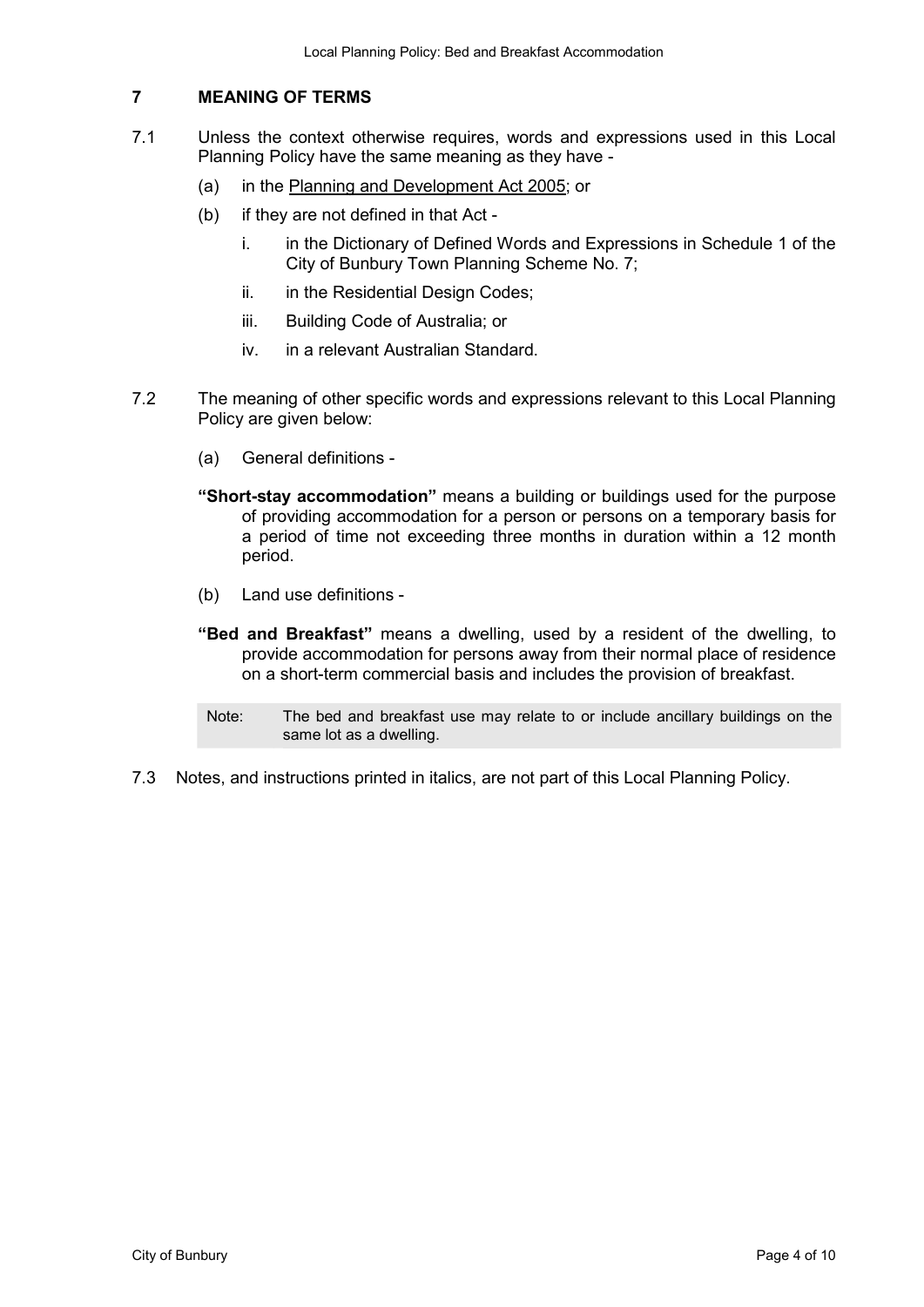## **PART B**

## **8 GENERAL STANDARDS FOR LAND USE & DEVELOPMENT**

## **8.1 Land Use & Development of Bed and Breakfast Accommodation**

The development of premises for the purposes of Bed and Breakfast accommodation is to be in accordance with the requirements of –

- (a) this Local Planning Policy: Bed & Breakfast Accommodation;
- (b) the Residential Design Codes for residential and mixed use developments, subject to the variations;
- (c) the applicable zone provisions under the Scheme;
- (d) relevant Special Control Area(s);
- (e) relevant Local Planning Policies or Local Laws; and
- (f) applicable Australian Standards.
- Note: Section 8 "General Standards for Land Use & Development" of this Local Planning Policy sets out the prescriptive provisions against which Bed and Breakfast use must be evaluated as part of any land use and development within the Scheme Area.

#### **8.2 Residential Qualification**

Dwellings incorporating Bed and Breakfast accommodation must conform to the provisions set out in the Residential Design Codes.

#### **8.3 Location**

The permissibility of Bed and Breakfast within a land use zone shall be determined in accordance with the Zoning Table of the Scheme. Where permission is discretionary, the overall suitability of the location will be determined on a case by case basis, acknowledging however that within an urban setting such uses are most appropriately located:

- (a) close to a recognised visitor attraction; or
- (b) adjacent to main roads that serve as entry corridors (subject to safe access arrangements); and
- (c) nearby to a range of services and amenities (e.g. shops, restaurants, public transport).

## **8.4 Setting and Status of the Dwelling**

A 'single house' with dedicated street frontage may be considered appropriate for bed and breakfast use. There will be a presumption against the approval of a bed and breakfast use in other types of dwelling.

Note: Further information in this regard is provided by the City of Bunbury Local Planning Strategy for Tourism.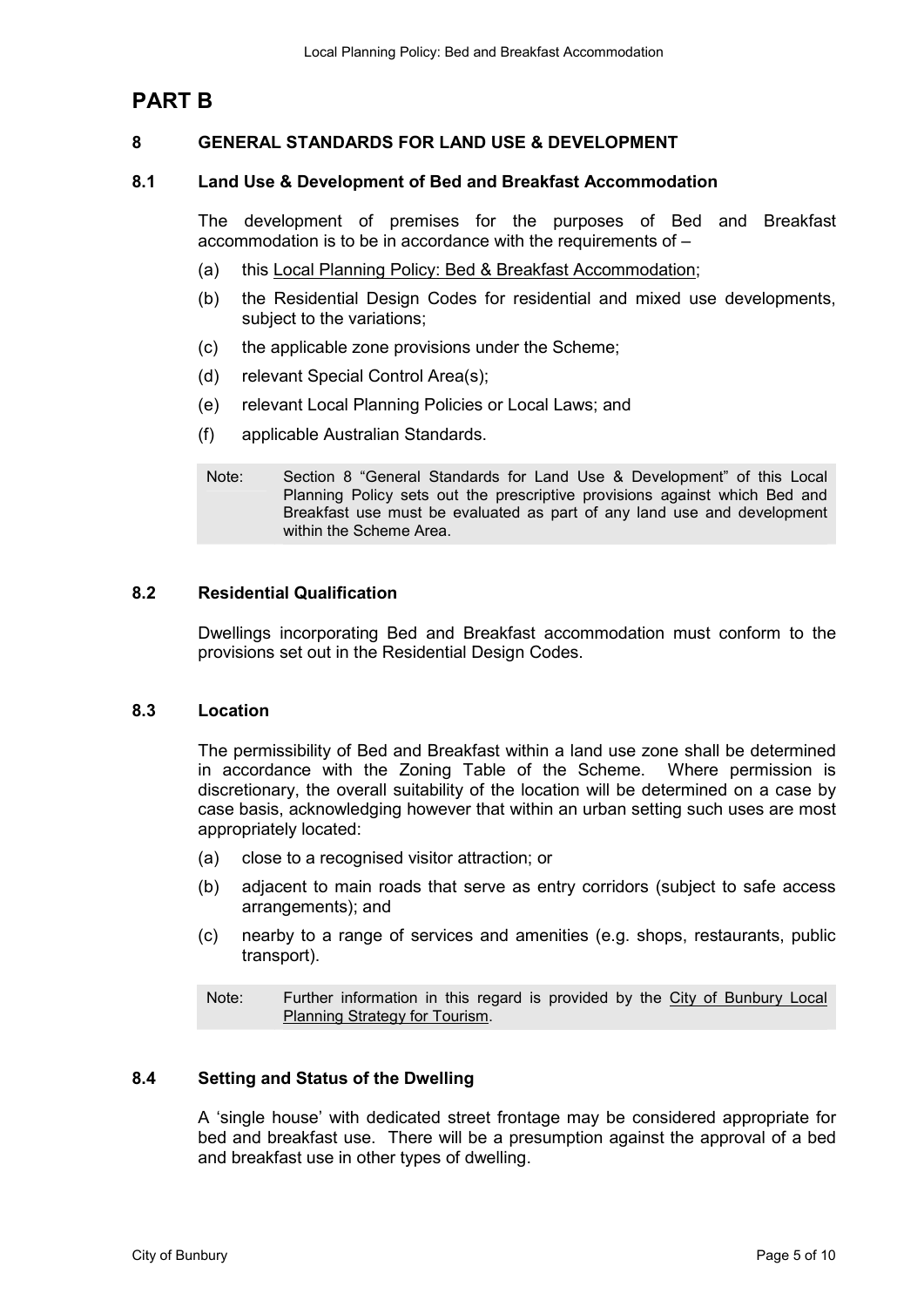- Notes: 1. Bed and Breakfast accommodation will not be appropriate to all settings and approval will only be granted by local government where the configuration of the subject lot is considered to have minimal impact on adjoining properties. Due to the more intimate nature of the housing layout and thus the greater possibility for disturbance to result at close quarters and for neighbour disputes to arise generally, single dwellings situated on battleaxe lots and grouped dwellings/multiple dwellings that share common property as part of a survey strata scheme may not be supported.
	- 2. Notwithstanding the above, proposals that involve dwellings that are the subject of survey strata schemes (i.e. those that incorporate common property) will require the written support of the appropriate body corporate which should be submitted at the same time as the making of the planning application.

#### **8.5 Building Fitness**

- 8.5.1 Dwellings and any ancillary buildings the subject of a planning application seeking to accommodate a Bed and Breakfast use must be fit for the purpose at the time of occupation.
- 8.5.2 Bed and Breakfast accommodation must comply with the Building Code of Australia (BCA).
	- Notes: 1. It will be a condition of any planning approval that a building license is submitted to and approved by Local Government before the premises is first occupied by guests for the intended commercial purpose.
		- 2. Applicants are advised to obtain professional advice at the earliest opportunity in regard to the extent of building modifications and other works that may be necessary in order to fully comply with the BCA and meet any Fire and Emergency Services Authority (FESA) requirements.
		- 3. Applicants are advised to seek information and advice regarding relevant Environmental Health requirements, including the Health Act 1911 and the Food Hygiene Regulations 1993.

#### **8.6 Design Considerations**

- 8.6.1 Dwellings providing Bed and Breakfast accommodation will generate greater degrees of activity and for extended periods of the day than that normally associated with a typical residence. Accordingly, a range of design measures shall be incorporated to the satisfaction of local government that adequately addresses:
	- (a) the residential amenity of neighbouring properties and the potential for disturbance to occur the result of:
		- i. overlooking (across private space) at close quarters,
		- ii. light-spill from headlights,
		- iii. noise at unsociable hours, and
		- iv. odours from cooking and bin storage; and
	- (b) the safe movement of pedestrians and vehicles into and out of the premises.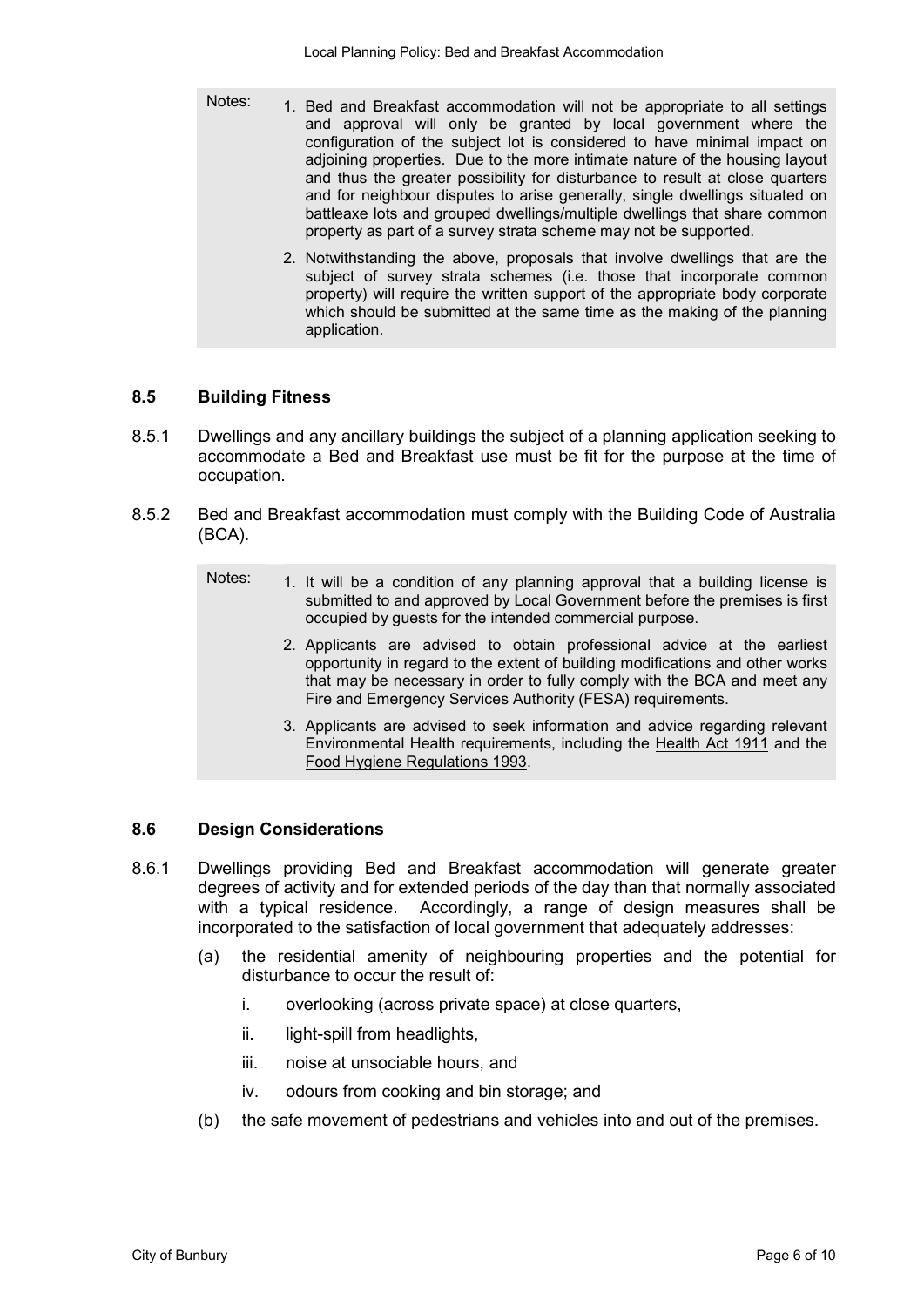- Note: Design measures may include for example additional screening (to windows and boundaries) purpose built bin stores, positioning of ventilation systems, clearly delineated driveways and footpaths.
- 8.6.2 Car parking shall be provided in accordance with requirements of the Scheme.
	- Note: Subject to provisions of the Scheme, on-site car parking shall be determined on a case by case basis having regard to the overall scale of the proposed development including the number of guest rooms and number of employees not forming part of the main household. As a guide, the minimum acceptable standard is likely to equate to the provision of 1 parking bay for each guest bedroom or accommodation unit in addition to the standard residential requirement.

#### **8.7 Guest Numbers**

In addition to those persons that are members of the residents household (i.e. occupants of the dwelling), the Bed and Breakfast use shall provide short stay accommodation for no more than six guests at any one time.

- Notes: 1. In certain circumstances quest numbers may be limited to a number less than 6 by way of a condition attached to the planning approval.
	- 2. Premises that accommodate more than six persons (exclusive of the resident's household), shall be considered to be a type of "residential building" under the Scheme; and additionally, as a "lodging house", which are required to comply with the provisions of the Health Act 1911 and the City of Bunbury Local Health Laws (2001).

#### **8.8 Length of Stay and Guestroom Facilities**

- 8.8.1 Bed and Breakfast uses shall provide guests with short stay accommodation only.
- 8.8.2 Cooking and laundry facilities shall not be permitted in guestrooms.
	- Note: Whilst small appliances such as kettle and fridge may be provided if desirable, the scale of the facilities should be such that the opportunity for independent living is not created.

#### **8.9 Operational Management Plan**

- 8.9.1 A management plan will be required to be submitted as part of the planning application. The management plan shall address the manner in which the business is to be operated at a site level and must include:
	- (a) name of residing manager(s);
	- (b) a copy of the proposed house rules;
	- (c) bin storage and collection arrangements; and
	- (d) a fire and emergency response plan.
- 8.9.2 Where the planning application involves survey strata lots or lots incorporating common property, the written support of the appropriate body corporate and/or all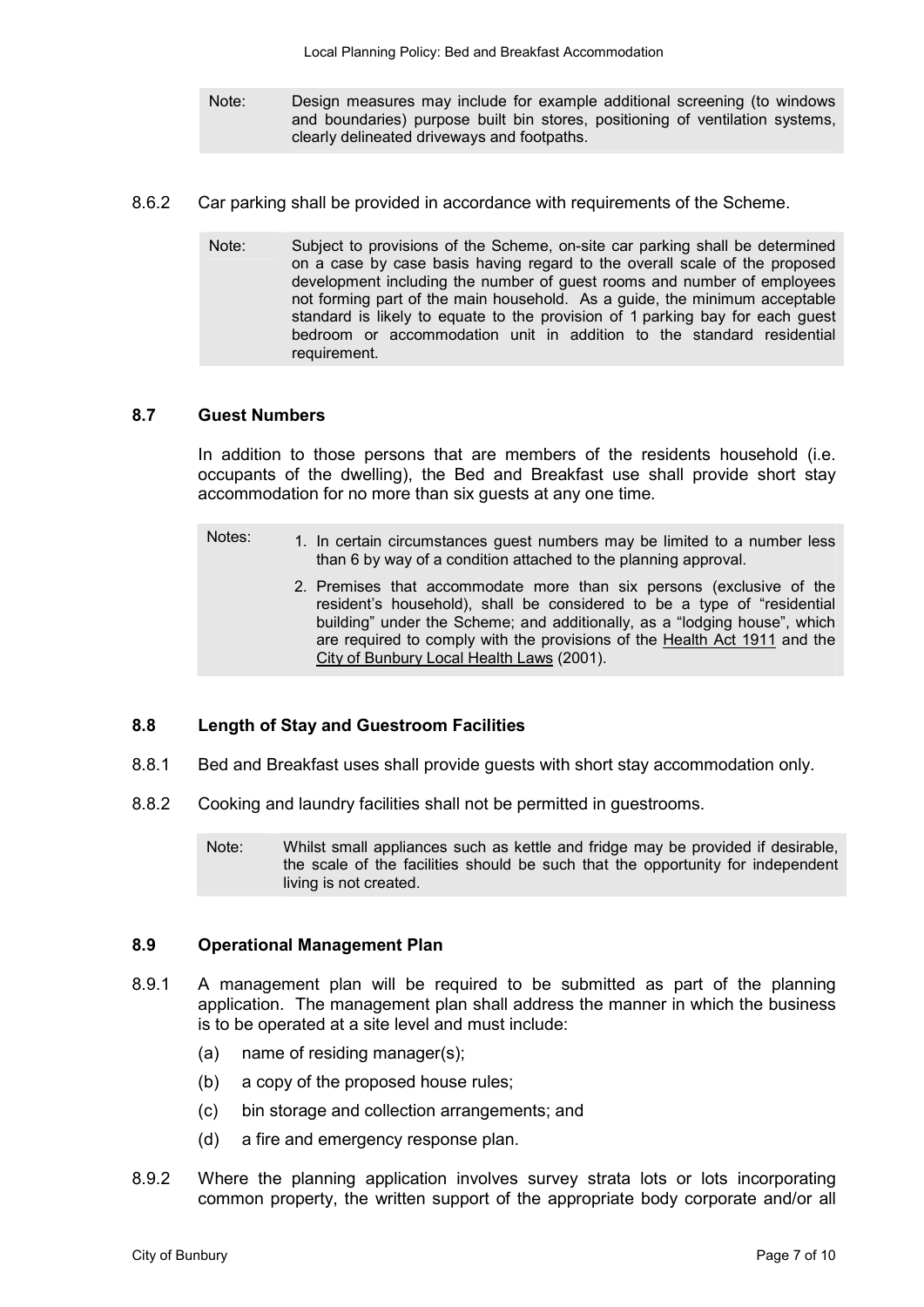other owners with an interest in that land will be required to be submitted at the same time as the making of the planning application.

#### **8.10 Signage**

Subject to the Scheme, signage shall not detract from the streetscape, the residential character or the amenity of the dwelling or that of adjoining residents, and shall be limited to a single, non-illuminated sign that does not exceed a maximum of  $0.5m<sup>2</sup>$  in area, and displays only the name of the business and business contact number(s).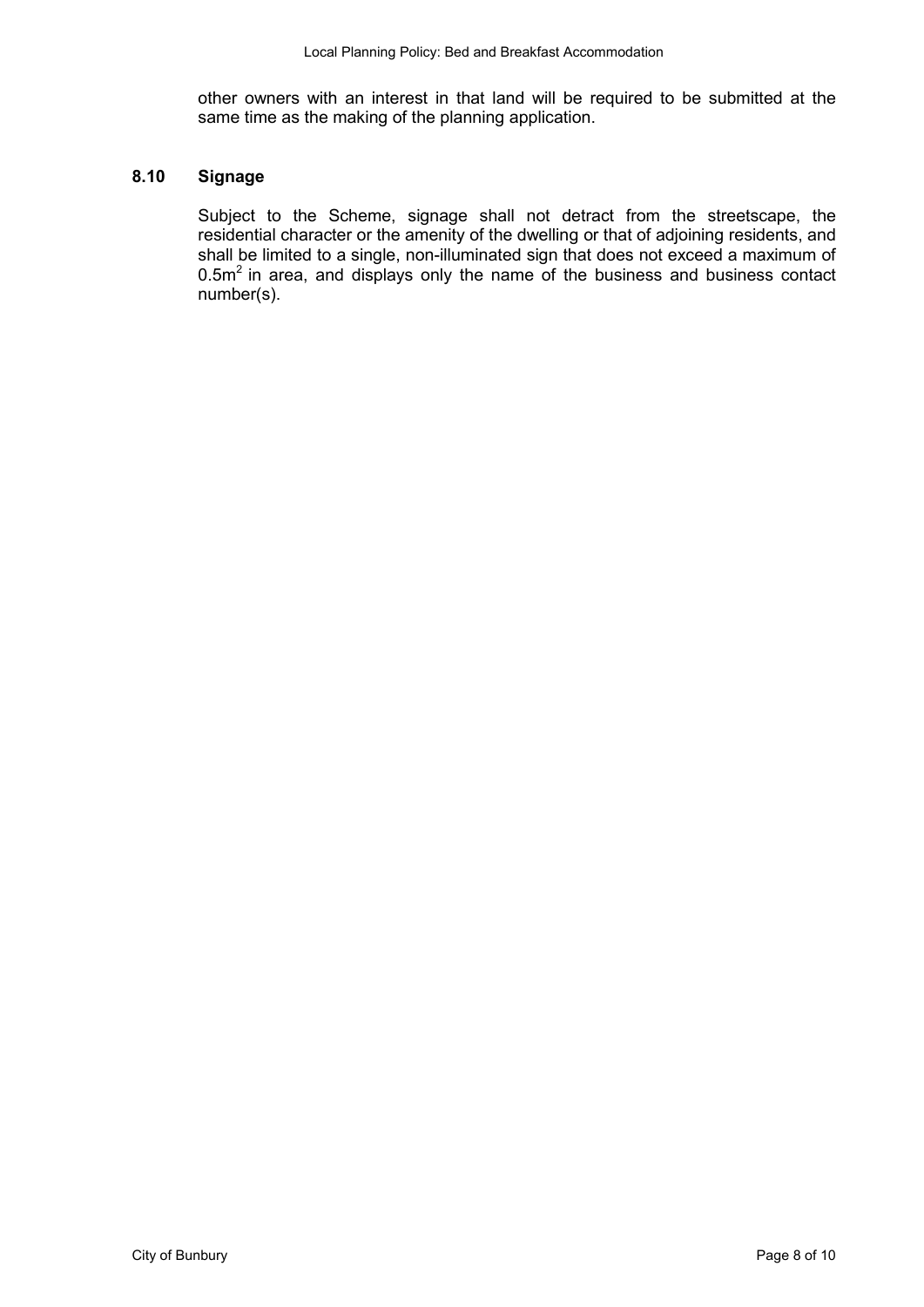# **PART C**

## **9 VARIATION OF DEVELOPMENT REQUIREMENTS**

In exercising any discretion the Local Government should ensure that the variation will not contravene the following provisions of the Scheme -

- (a) intent & objectives of this Local Planning Policy;
- (b) section 1.6 The Aims of the Scheme;
- (c) section 4.2 Zone Objectives; and
- (d) section 10.2 Matters to be Considered by Local Government.

## **10 DEVELOPMENT IMPACT STATEMENT**

- 10.1 If a proposal is considered to have the potential to significantly impact upon the existing character / residential amenity of a locality, the Local Government shall require a Development Impact Statement to be submitted for assessment as part of an application for planning approval, unless this requirement has been waived by the Local Government.
- 10.2 The Development Impact Statement shall comprise a report that is undertaken to the satisfaction of the Local Government and contain the following information in sufficient detail to permit the Local Government to make a thorough assessment of the proposal as far as it relates the proposed Bed and Breakfast use, including:
	- (a) the adequacy of physical measures employed to protect or enhance the level of residential amenity afforded to the occupants of neighbouring dwellings;
	- (b) the adequacy of controls to be introduced through the management plan that will seek to ensure that the residential amenity of the area is safeguarded; and
	- (c) traffic impact and road safety (with particular regard to vehicular movements into and out of the site).

## **11 NOTIFICATION & ADVERTISING**

Where advertising is required to be undertaken or is deemed to be required by the Local Government, advertising will be undertaken in accordance with the provisions of section 9.4 of the Scheme.

#### **12 IMPLEMENTATION & REVIEW**

#### **12.1 Why a Local Planning Policy?**

The Scheme is a prescriptive instrument that sets out the legal provisions for how land may be used and developed. Sole reliance upon it for regulating all forms of development under all circumstances is not always practical and the Scheme makes allowance for this by enabling the Local Government to adopt Local Planning Polices from time to time in order to address specific issues or a range of issues in a specific place.

A Local Planning Policy is a tool to assist developers in preparing proposals with a greater understanding of the Council's desired outcomes for the City. This helps to ensure that developers can invest the time and resources needed in preparing applications for planning approval with increased confidence; and that the City's